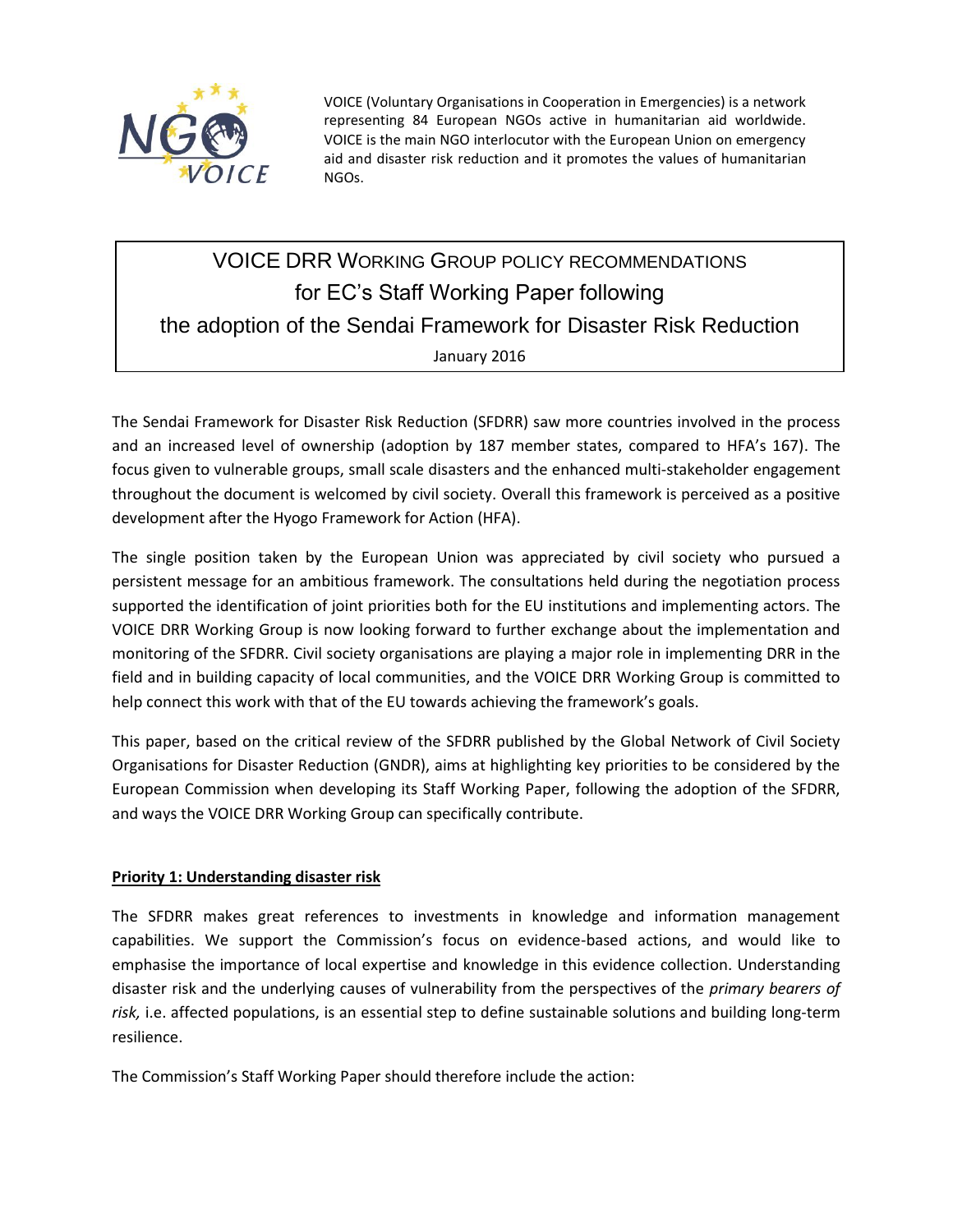**Invest in systematic pre- and post-disaster learning processes that gather experience and perspectives from those members of civil society on the ground.** 

*The VOICE DRR Working Group is committed to capturing field experience and expertise to feed into the development and monitoring of EU policies related to DRR, and has various mechanisms and tools that could be shared with the Commission.* 

### **Priority 2: Strengthen disaster risk governance to manage disaster risk**

The VOICE DRR Working Group supports the strong emphasis the SFDRR makes on governance and the recommendation for establishing national and local legal frameworks. Thanks to its field presence and expertise on DRR, the EU has an important role to play to support the implementation of this priority area, especially in relation to compliance and enforcement of regulations, and building resilience where state institutions are weak. After all, it is in these areas where disaster losses are disproportionately higher.

The Commission's Staff Working Paper should therefore include the following action:

**Include fragile states in the EU's geographic targets for resilience building.** 

*Many members of the VOICE DRR Working Group aim to build resilience in such complex contexts and could share lessons learnt around successful approaches.* 

Promoting the role of civil society in policy development, implementation and monitoring is essential to understand the local context, ensure the appropriateness and effectiveness of resilience building initiatives, and to build on existing capacities. An all of society approach is required, where mechanisms for inclusive and empowering consultation are embedded within policies and practice. We welcome the focus taken by the Commission to ensure an inclusive and transparent implementation process of the SFDRR, particularly including the most vulnerable groups. To achieve this, the VOICE DRR Working Group believes it is crucial to recognize vulnerable groups such as children and youth, women, persons with disabilities and indigenous people as key actors in their own development and to regard participation as both a means and an end in and of itself.

Towards this the following specific actions are required and should be included in the Commission's Staff Working Paper:

- **Develop SMART indicators and collect disaggregated data** (disaggregated by age, gender, disability, ethnicity, and locality) to measure the real impact of the implementation of the SFDRR so as to ensure accountability to the most vulnerable and ensure no one gets left behind.
- **Establish systematic mechanisms to collaborate with civil society groups, and specifically those representing marginalised groups, in the development of policies and practice.** Further,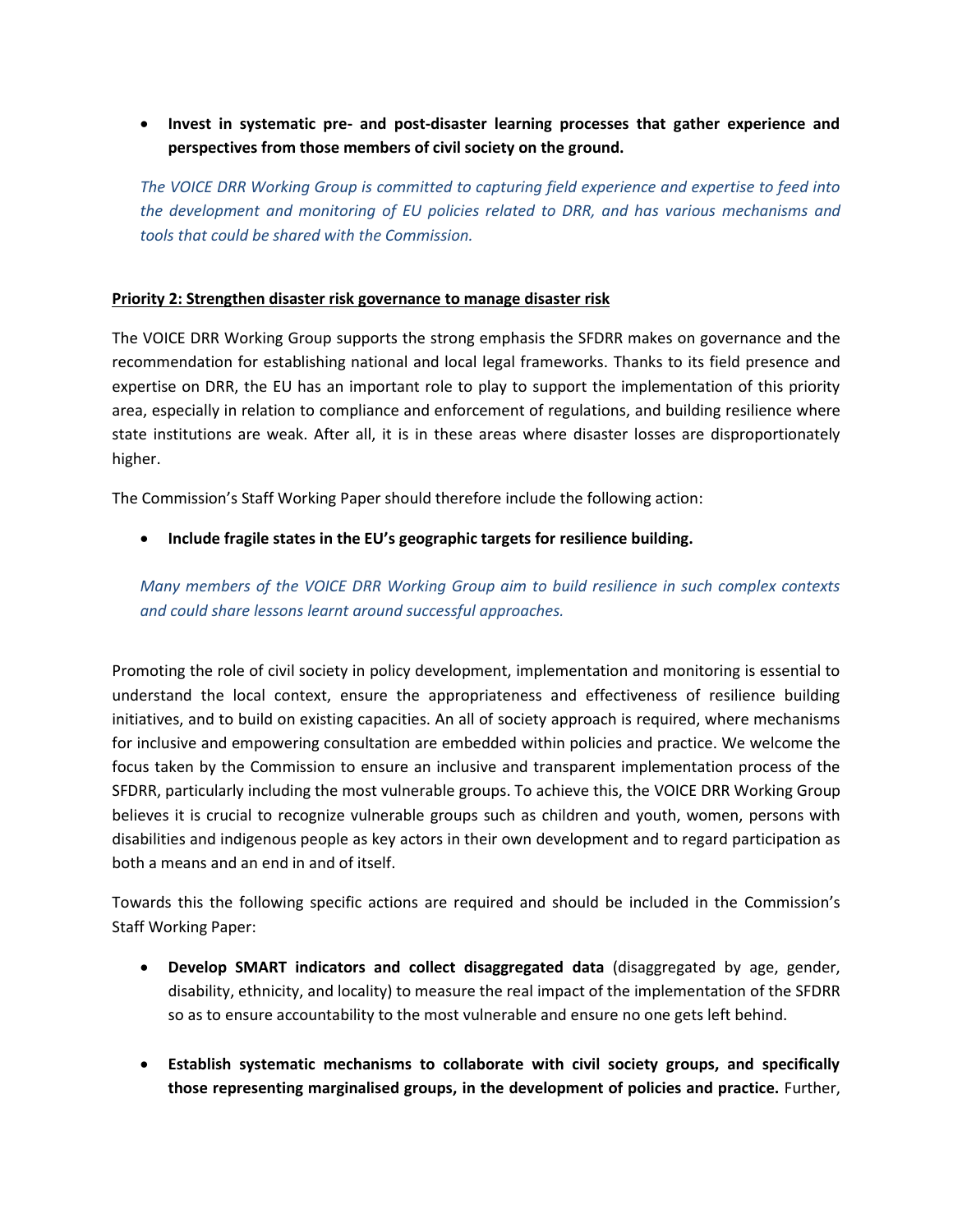implement strategies that empower these groups under an overarching common accountability framework to highlight gaps and weaknesses.

*The VOICE DRR Working Group is keen to work with the EU to identify the kinds of data relevant to measure real impact on the ground, and to bring the voices of the most vulnerable at the EU level and feed in their recommendations in a coordinated, inclusive and transparent approach leveraging on the work of our grassroots partner organisations.*

#### **Priority 3: Invest in DRR for resilience**

Many of the actions in this priority area are similar to actions identified in the HFA Priority Area 4 'Underlying Risk Factors' – where least progress was made according to the Global Assessment Report 2015. To achieve this objective, developing integrated approaches will be required, based on a more holistic perspective. The Commission should consider the development of this Staff Working Paper as an opportunity to further strengthen policy coherence and linkages between the SFDRR with other post 2015 frameworks, including the Sustainable Development Goals, the Finance for Development Addis Ababa Agenda, the Paris Agreement and the outcomes of the World Humanitarian Summit.

The following actions are therefore considered essential to be included in the Commission's Staff Working Paper:

- Establish systematic mechanisms to **facilitate communication and collaboration between different actors from DG ECHO, DG DEVCO, the EC delegations and DG CLIMA.**
- **Harmonise goals, targets, proposed interventions and monitoring frameworks across development, DRR and climate change initiatives** for effective and complementary action.
- **Roll out and regularly monitor the use of ECHO's resilience marker** to ensure humanitarian projects consider risk reduction. In line with the requirements of the Paris Agreement, the DRR Working group would like to see all EU development projects to be risk smart through the inclusion of risk and context analysis.
- The European Union and its member states should **adopt frameworks such as the Comprehensive School Safety Framework** that provides uninterrupted learning in safe environments for children, while maintaining sensitivity to children of different genders, age, and abilities.
- **Increase investment and funding for DRR** activities in order to translate the EC commitments made when adopting the SFDRR into action.

*The members of the VOICE DRR Working Group are keen to share their thoughts and tools with the Commission on how initiatives and indicators could be aligned to best support the lives and livelihoods of the most vulnerable groups.*